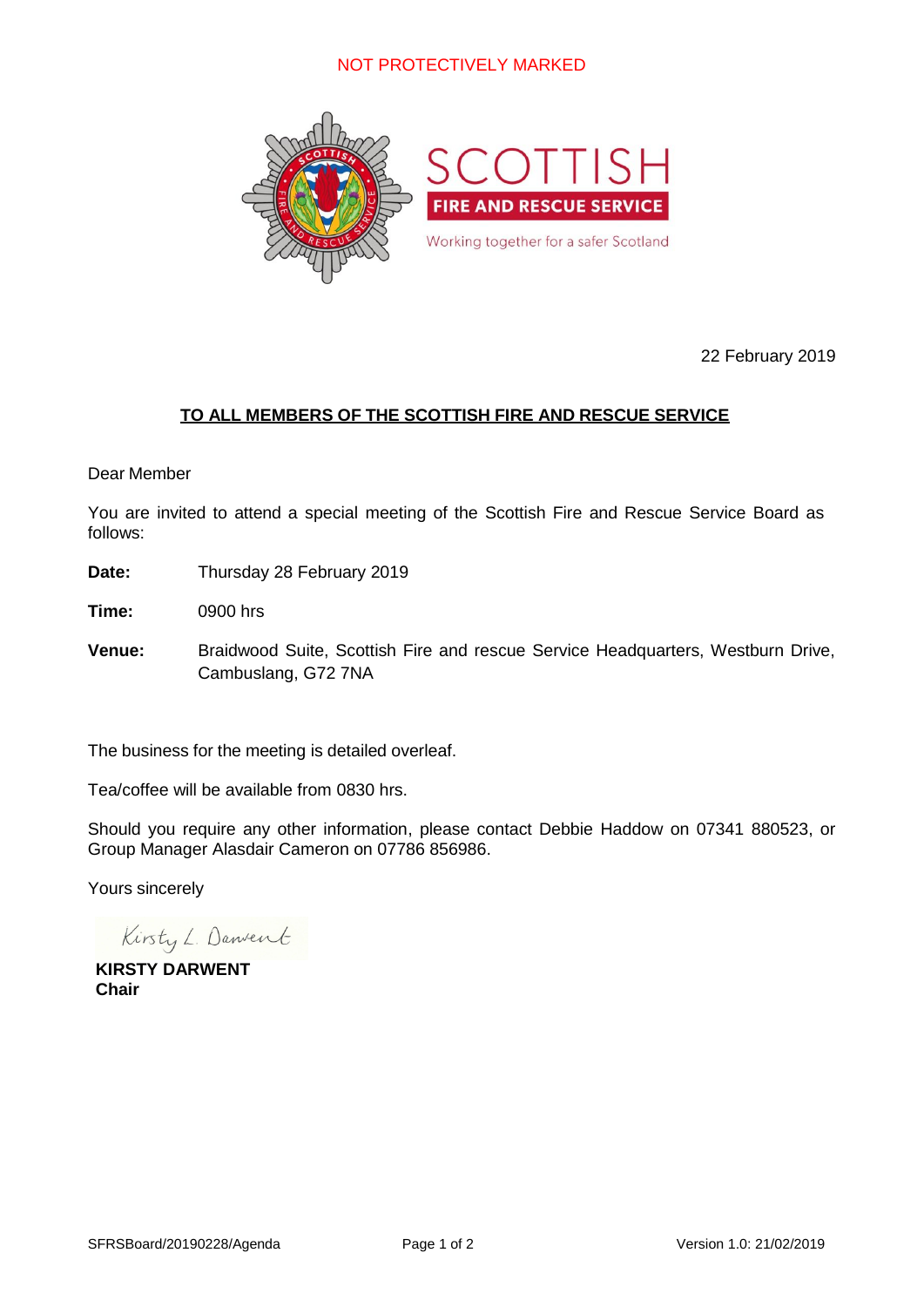

## **SPECIAL PUBLIC MEETING - SCOTTISH FIRE AND RESCUE SERVICE BOARD**

#### **THURSDAY 28 FEBRUARY 2019 @ 0900 HRS**

#### **BRAIDWOOD SUITE, SCOTTISH FIRE AND RESCUE SERVICE HEADQUARTERS, WESTBURN DRIVE, CAMBUSLANG, G72 7NA**

#### **AGENDA**

#### **1 CHAIR'S WELCOME**

**2 APOLOGIES FOR ABSENCE**

#### **3 CONSIDERATION OF AND DECISION ON ANY ITEMS TO BE TAKEN IN PRIVATE**

#### **4 DECLARATION OF INTERESTS**

*Members should declare any financial and non-financial interest they have in the items of business for consideration, identifying the relevant agenda item, and the nature of their interest.*

#### **5 SOFT FM – LGPS ADMISSION AGREEMENTS - UPDATE** *(attached) S O'Donnell*

*The Board is asked to approve the report.*

#### **6 DATE OF NEXT MEETING**

Thursday 28 March 2019 at 1330 hrs SFRS HQ, Westburn Drive, Cambuslang, G72 7NA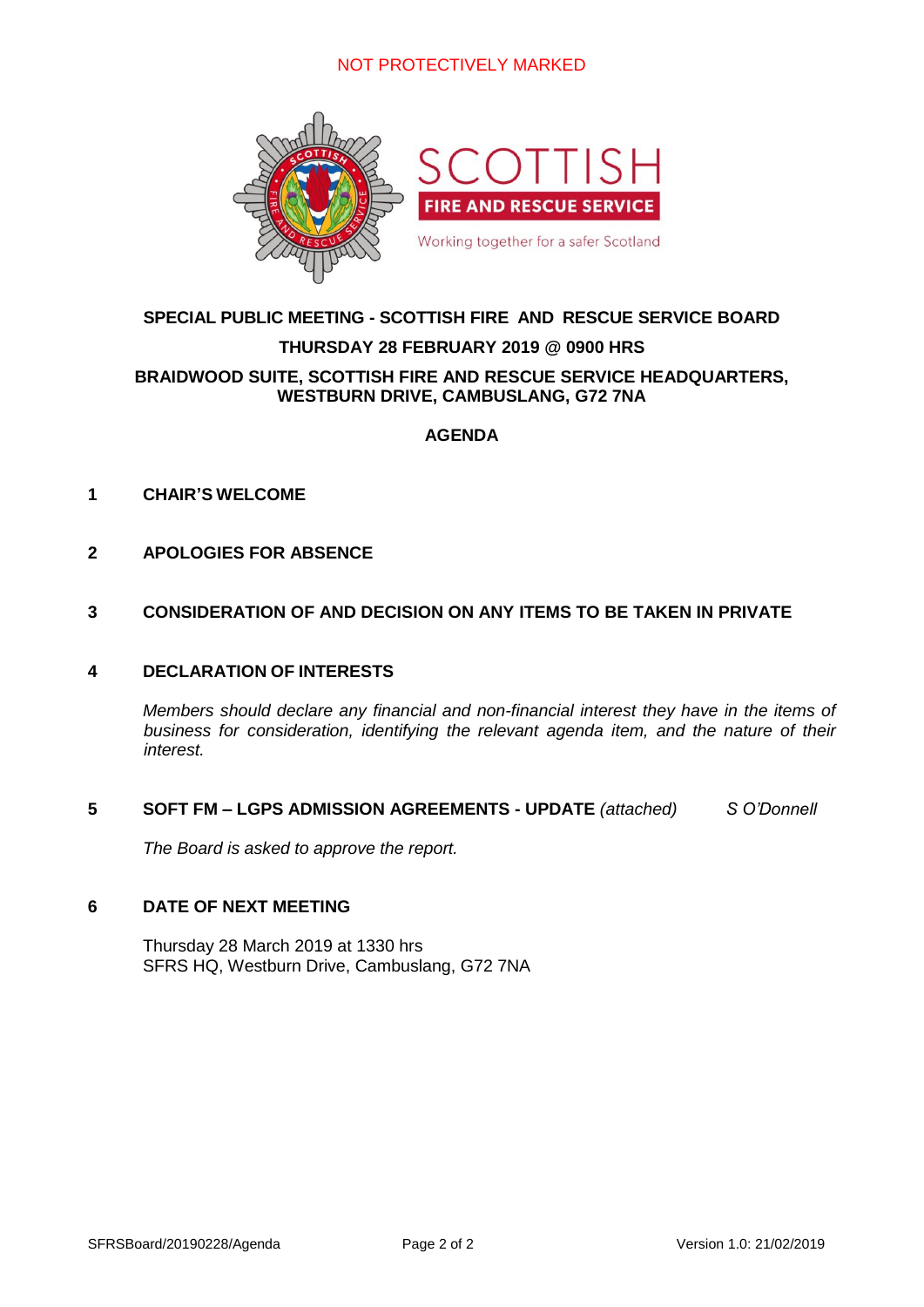# SCOTTISH FIRE AND RESCUE SERVICE

*Board of the Scottish Fire and Rescue Service*



### **Report No: B/FCS/02-19**

#### **Agenda Item: 5**

| <b>Report To:</b>                       |                                                                                                                                                                                                                                                                                                                                                                                                                               | <b>BOARD OF THE SCOTTISH FIRE AND RESCUE SERVICE</b> |                                      |                                   |  |  |  |
|-----------------------------------------|-------------------------------------------------------------------------------------------------------------------------------------------------------------------------------------------------------------------------------------------------------------------------------------------------------------------------------------------------------------------------------------------------------------------------------|------------------------------------------------------|--------------------------------------|-----------------------------------|--|--|--|
| <b>Meeting Date:</b>                    |                                                                                                                                                                                                                                                                                                                                                                                                                               | <b>28 FEBRUARY 2019</b>                              |                                      |                                   |  |  |  |
| <b>Report Title:</b>                    |                                                                                                                                                                                                                                                                                                                                                                                                                               | <b>SOFT FM - LGPS ADMISSION AGREEMENTS - UPDATE</b>  |                                      |                                   |  |  |  |
|                                         |                                                                                                                                                                                                                                                                                                                                                                                                                               |                                                      | <b>Board/Committee Meetings ONLY</b> |                                   |  |  |  |
| <b>Report</b><br><b>Classification:</b> |                                                                                                                                                                                                                                                                                                                                                                                                                               | <b>For Decision</b>                                  |                                      | For Reports to be held in Private |  |  |  |
|                                         |                                                                                                                                                                                                                                                                                                                                                                                                                               |                                                      | <b>Reason</b>                        |                                   |  |  |  |
| $\mathbf{1}$                            | <b>Purpose</b>                                                                                                                                                                                                                                                                                                                                                                                                                |                                                      |                                      |                                   |  |  |  |
| 1.1                                     | The purpose of this report is to seek Board approval to extend the Local Government<br>Pension Scheme (LGPS) Guarantor Agreements to include former Council employees<br>that are transferring to Sodexo Limited as a result of the Soft Facilities Management<br>contract award.                                                                                                                                             |                                                      |                                      |                                   |  |  |  |
| $\overline{2}$                          | <b>Background</b>                                                                                                                                                                                                                                                                                                                                                                                                             |                                                      |                                      |                                   |  |  |  |
| 2.1                                     | The Soft Facilities Management contract will consolidate cleaning, caretaking, catering,<br>security and waste management services for SFRS under a single management<br>arrangement across all sites, rationalising the c.80 existing providers. The existing<br>providers consist of both Councils (including collaborative local authority organisations)<br>and private sector companies, as well as SFRS employees.      |                                                      |                                      |                                   |  |  |  |
| 2.2                                     | As part of the contract implementation process, all providers were asked to identify<br>individuals whose primary role was the delivery of services to SFRS and who would<br>transfer to the new provider under the Transfer of Undertakings (Protection of<br>Employment) Regulations 2006 (TUPE). Alongside SFRS employees, a number of private<br>sector and Council employees are due to transfer.                        |                                                      |                                      |                                   |  |  |  |
| 2.3                                     | Throughout the tender process, SFRS has maintained a strong commitment to ensuring<br>Fair Work Practices for employees working on the contract, in support of the Fair Work<br>Framework, as commissioned by the Scottish Government. As such, the contractor has<br>been asked to ensure continuing access to the Local Government Pension Scheme for<br>those transferring employees for whom this is currently available. |                                                      |                                      |                                   |  |  |  |
| 2.4                                     | The table below shows the up to date analysis of transferring employees who currently<br>have access to the LGPS, by pension fund and current employer;                                                                                                                                                                                                                                                                       |                                                      |                                      |                                   |  |  |  |
|                                         |                                                                                                                                                                                                                                                                                                                                                                                                                               |                                                      |                                      |                                   |  |  |  |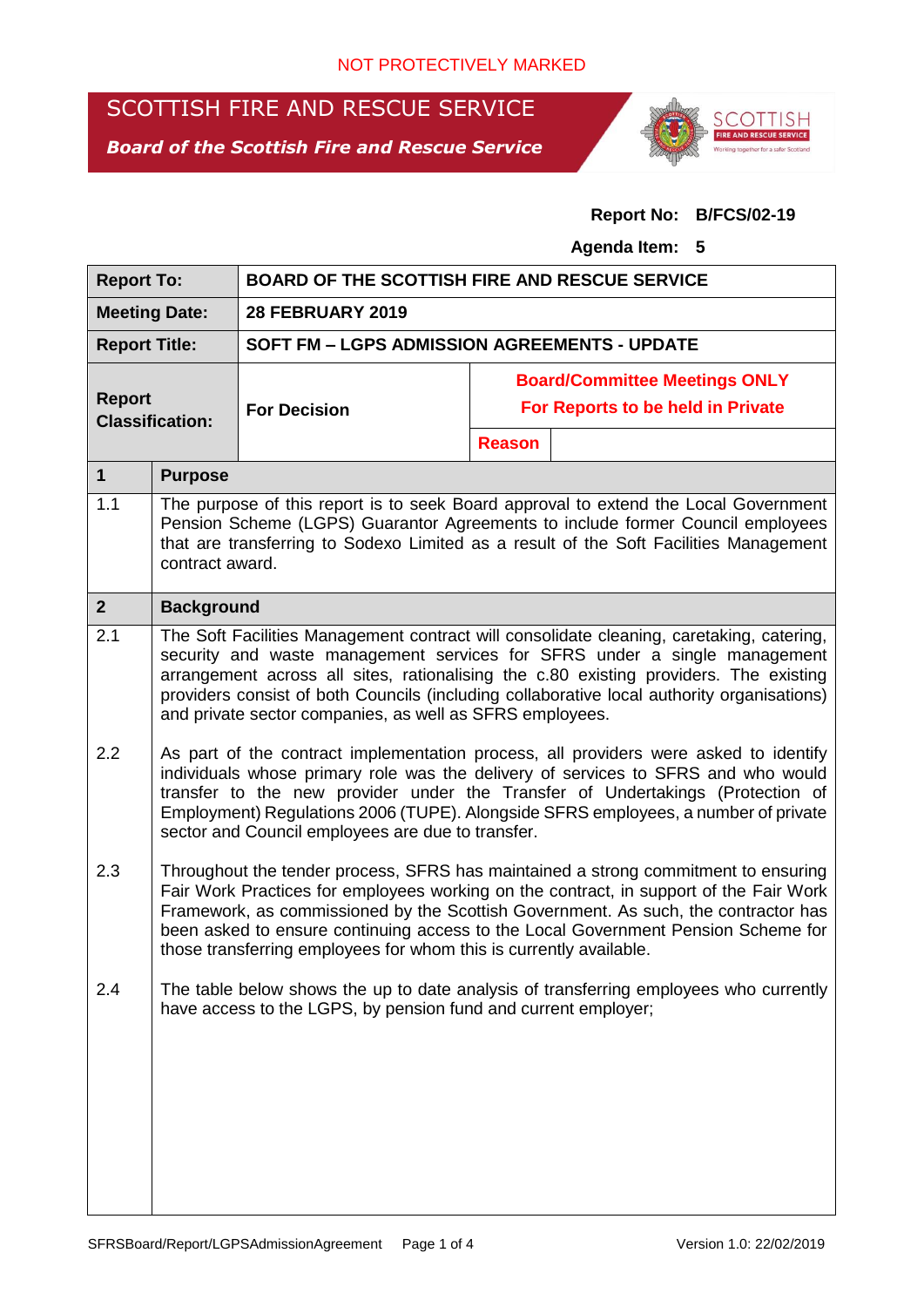|                         | <b>Pension</b><br><b>Current Employer</b>                                                                                                                                                                                                                                                                                                                                                                                                                                                              |             |                                              |                                  |                               |                                    |                  |
|-------------------------|--------------------------------------------------------------------------------------------------------------------------------------------------------------------------------------------------------------------------------------------------------------------------------------------------------------------------------------------------------------------------------------------------------------------------------------------------------------------------------------------------------|-------------|----------------------------------------------|----------------------------------|-------------------------------|------------------------------------|------------------|
|                         | <b>Fund</b>                                                                                                                                                                                                                                                                                                                                                                                                                                                                                            | <b>SFRS</b> | &<br>Argyll<br><b>Bute</b><br><b>Council</b> | <b>Falkirk</b><br><b>Council</b> | <b>Fife</b><br><b>Council</b> | <b>Tayside</b><br><b>Contracts</b> | <b>TOTAL</b>     |
|                         | D&G                                                                                                                                                                                                                                                                                                                                                                                                                                                                                                    | 9           |                                              | $\qquad \qquad \blacksquare$     | $\overline{\phantom{a}}$      | $\qquad \qquad \blacksquare$       | $\boldsymbol{9}$ |
|                         | <b>Falkirk</b>                                                                                                                                                                                                                                                                                                                                                                                                                                                                                         |             | $\blacksquare$                               | 3                                |                               | $\qquad \qquad \blacksquare$       | 3                |
|                         | Fife                                                                                                                                                                                                                                                                                                                                                                                                                                                                                                   | 1           | $\qquad \qquad \blacksquare$                 |                                  | 13                            | $\overline{\phantom{0}}$           | 14               |
|                         | Lothian                                                                                                                                                                                                                                                                                                                                                                                                                                                                                                | 17          |                                              |                                  |                               |                                    | 17               |
|                         | Strathclyde                                                                                                                                                                                                                                                                                                                                                                                                                                                                                            | 20          | $\overline{\mathbf{4}}$                      | $\overline{\phantom{0}}$         | $\overline{\phantom{a}}$      |                                    | 24               |
|                         | Tayside                                                                                                                                                                                                                                                                                                                                                                                                                                                                                                | 1           | $\overline{\phantom{0}}$                     | $\qquad \qquad \blacksquare$     |                               | 22                                 | 23               |
|                         | <b>TOTAL</b>                                                                                                                                                                                                                                                                                                                                                                                                                                                                                           | 48          | 4                                            | 3                                | 13                            | 22                                 | 90               |
| 2.5                     | The Board, at its meeting in December 2018, agreed to delegate authority to the Director<br>of Finance and Contractual Services to sign Guarantor Agreements for the Local<br>Government Pension Scheme on behalf of the Scottish Fire and Rescue Service (SFRS),<br>to enable continued access to the Scheme for SFRS employees transferring to Sodexo<br>Limited (currently 48).                                                                                                                     |             |                                              |                                  |                               |                                    |                  |
| $\overline{\mathbf{3}}$ | <b>Main Report and Discussion</b>                                                                                                                                                                                                                                                                                                                                                                                                                                                                      |             |                                              |                                  |                               |                                    |                  |
| 3.1                     | Work has been progressing well in preparation for contract Go Live on 1 March, and<br>pension arrangements are on track for SFRS employees.                                                                                                                                                                                                                                                                                                                                                            |             |                                              |                                  |                               |                                    |                  |
| 3.2                     | As part of this process, the new contractor is required to engage with all current employers<br>to obtain the necessary people information to facilitate a smooth employment transition.                                                                                                                                                                                                                                                                                                               |             |                                              |                                  |                               |                                    |                  |
| 3.3                     | Within the past week it has been brought to SFRS attention that progress is slow in<br>relation to the Council transfers, which is giving Sodexo cause for concern. The most<br>significant issue relates to completing the complex paperwork for each individual to<br>maintain their LGPS membership under the new employer. A key stumbling block is the<br>pension fund requirement for a Guarantor Agreement, as the new employer is an<br>"admission body" rather than a main "scheme employer". |             |                                              |                                  |                               |                                    |                  |
| 3.4                     | Through the Soft FM Project Board, a commitment was given to Sodexo that SFRS would<br>use its best endeavours, through our networks, to assist. To this end, the relevant Local<br>Senior Officers have engaged with Council Chief Executives seeking their support.                                                                                                                                                                                                                                  |             |                                              |                                  |                               |                                    |                  |
| 3.5                     | Current indications are that the Councils remain reluctant to act as guarantors. If this<br>remains the case, the following options/scenarios arise;<br>The former Council employees cannot continue in the LGPS,<br>If the particular Pension Fund is willing, Sodexo can provide a bond, which will<br>$\bullet$<br>have an immediate financial impact, and will ultimately be rechargeable to SFRS,<br>SFRS can act as Guarantor for these employees, similarly to SFRS employees.                  |             |                                              |                                  |                               |                                    |                  |
| 3.6                     | It is therefore proposed that, where Councils will not act as Guarantor, SFRS provide this<br>security to the relevant pension funds, supporting our commitment to Fair Work Practices,<br>while minimising the financial burden on SFRS.                                                                                                                                                                                                                                                              |             |                                              |                                  |                               |                                    |                  |
| $\boldsymbol{4}$        | <b>Recommendation</b>                                                                                                                                                                                                                                                                                                                                                                                                                                                                                  |             |                                              |                                  |                               |                                    |                  |
| 4.1                     | The Board is asked to approve the following recommendation;<br>That where it is not possible to secure LGPS Guarantor arrangements from<br>Council employers, SFRS agrees to act as Guarantor for Sodexo with the relevant<br>pension funds, in relation to transferring Council employees, as outlined in<br>paragraph 2.4.                                                                                                                                                                           |             |                                              |                                  |                               |                                    |                  |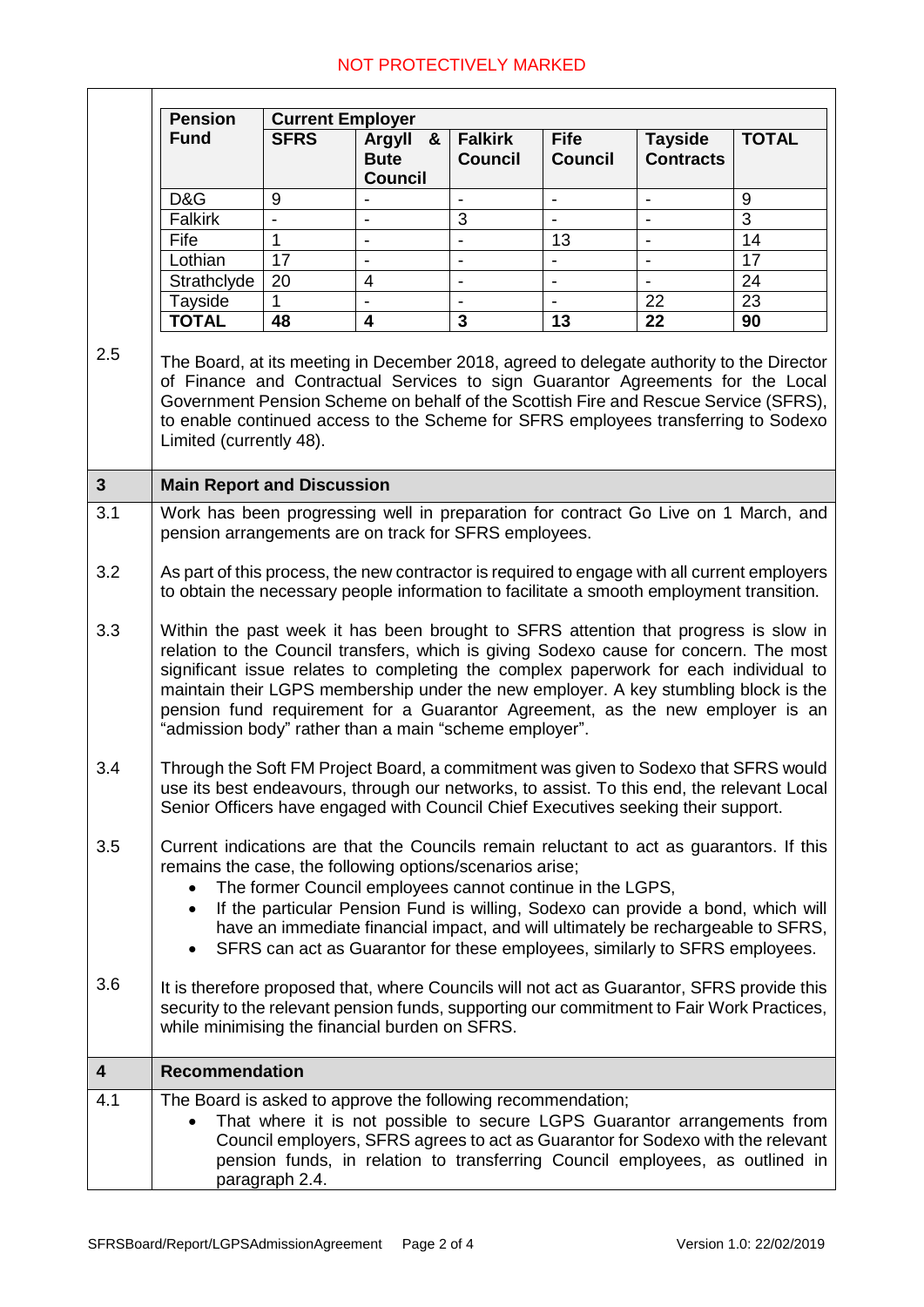| $5\phantom{1}$ | <b>Key Strategic Implications</b>                                                                                                                                                                                                                                                                                                                                                                                                                                                  |
|----------------|------------------------------------------------------------------------------------------------------------------------------------------------------------------------------------------------------------------------------------------------------------------------------------------------------------------------------------------------------------------------------------------------------------------------------------------------------------------------------------|
| 5.1<br>5.1.1   | <b>Financial</b><br>The Guarantor Agreement places a <i>potential</i> financial burden directly on SFRS, in relation<br>to maintaining employer pension contributions, and any other employer liabilities, for any<br>of the applicable employees, in the event of the failure or other default by the contractor.<br>This exposure is limited to the specific employees who are transferring at this stage. Over<br>time, as these individuals retire, this exposure will reduce. |
| 5.1.2          | The current annual employer's contribution cost for SFRS employees that are LGPS<br>members is £111,000. If all eligible employees chose to join this would rise to £126,000.                                                                                                                                                                                                                                                                                                      |
| 5.1.3          | Including the former Council employees within the Guarantor Agreement increases the<br>potential financial burden. While SFRS does not have access to specific employee details,<br>assuming a similar mix of hours and grades, the additional maximum annual employers<br>contribution would be c.£112,000.                                                                                                                                                                       |
| 5.1.4          | If the contractor delivers its responsibilities as intended, there is no additional cost to<br>SFRS as payment for pension contributions is included within the budgeted cost of the<br>contract.                                                                                                                                                                                                                                                                                  |
| 5.1.5          | Irrespective of employer, SFRS will continue to require the services which these<br>employees provide and would require to pay the associated employment costs, including<br>pension contributions, either directly or through an external contractor.                                                                                                                                                                                                                             |
| 5.2<br>5.2.1   | <b>Legal and Regulatory</b><br>Legal Services has reviewed this proposal, discussed with finance and is content the<br>LGPS Regulations allow for SFRS to act as a Guarantor to Council employee's<br>transferring to Sodexo under this contract where each pension fund is satisfied with the<br>form of guarantee provided by SFRS.                                                                                                                                              |
| 5.2.2          | The Scottish Public Finance Manual (SPFM) requires such arrangements to be brought<br>to the attention of the Scottish Government Finance Business Partner (FBP). This has<br>been done, and the proposal has also been highlighted to the SG Sponsor Team. Both<br>FBP and Sponsor Team are supportive, while recognising the role of the Board.                                                                                                                                  |
| 5.3<br>5.3.1   | <b>Performance</b><br>As the Fair Work Framework highlights, employees who feel secure in their employment,<br>and fairly rewarded, are best placed to perform effectively in their roles.                                                                                                                                                                                                                                                                                         |
| 5.4<br>5.4.1   | <b>Environmental &amp; Sustainability</b><br>There are no environmental and sustainability implications associated with this report.                                                                                                                                                                                                                                                                                                                                               |
| 5.5<br>5.5.1   | <b>Workforce</b><br>Ensuring that all transferring employees who currently have access to the LGPS can<br>continue with these arrangements supports SFRS's commitment to Fair Work Practices.                                                                                                                                                                                                                                                                                      |
| 5.6<br>5.6.1   | <b>Health &amp; Safety</b><br>There are no health and safety implications associated with this report.                                                                                                                                                                                                                                                                                                                                                                             |
| 5.7<br>5.7.1   | <b>Timing</b><br>The contract is due to go live on 1 March 2019 and pension arrangements need to be in<br>place for transferring employees in good time to ensure a smooth transition. The timeline<br>is now extremely tight.                                                                                                                                                                                                                                                     |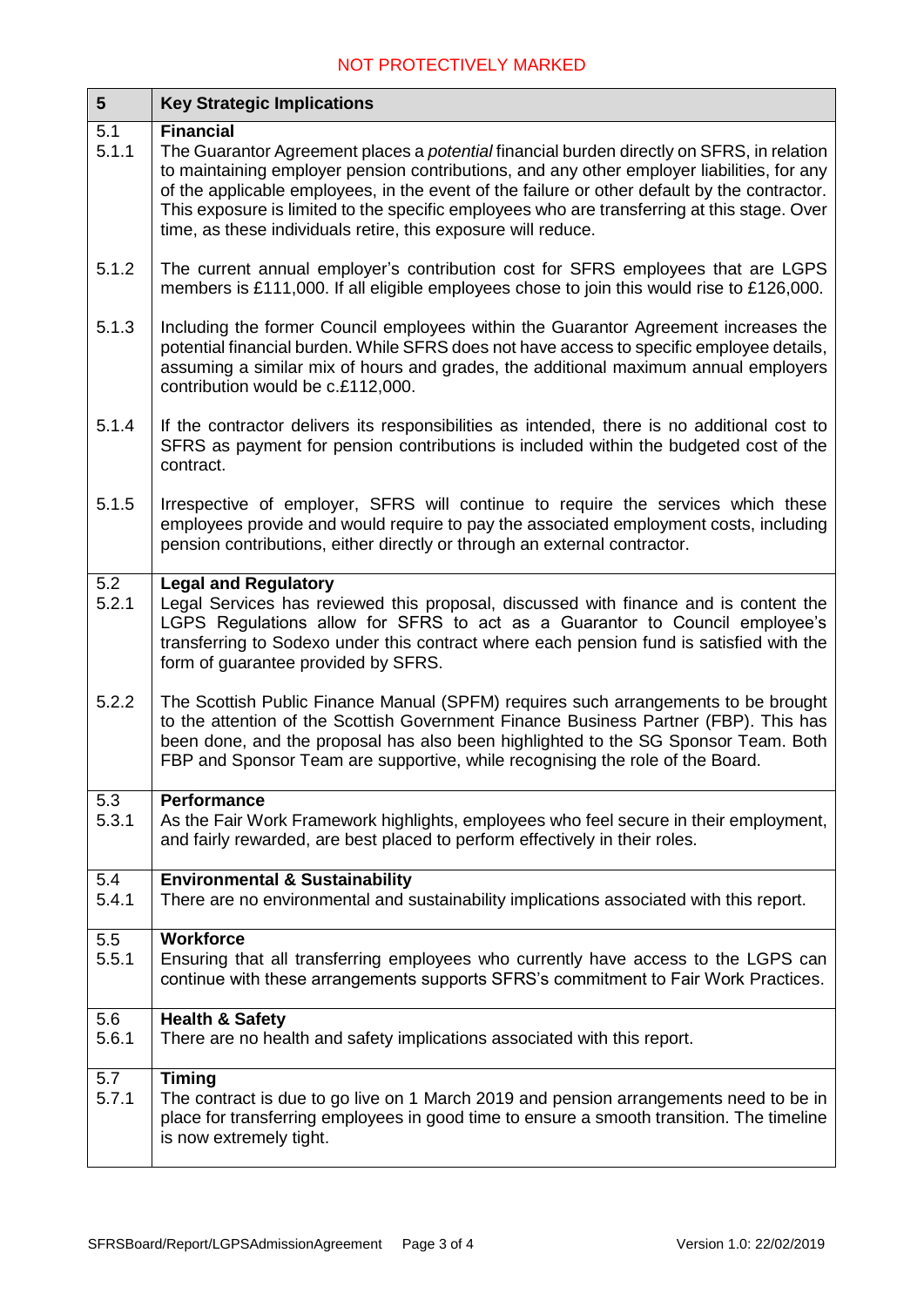| 5.8                                                                                   | <b>Equalities</b>                                                                                                                                                                                                                                                                                   |                                                                                                                                                                                           |                                                               |                |  |  |
|---------------------------------------------------------------------------------------|-----------------------------------------------------------------------------------------------------------------------------------------------------------------------------------------------------------------------------------------------------------------------------------------------------|-------------------------------------------------------------------------------------------------------------------------------------------------------------------------------------------|---------------------------------------------------------------|----------------|--|--|
| 5.8.1                                                                                 |                                                                                                                                                                                                                                                                                                     | The Equality Impact Assessment included within the procurement Commodity Strategy<br>for Soft FM has been updated to include reference to this proposal and is attached at<br>Appendix A. |                                                               |                |  |  |
| 5.8.2                                                                                 |                                                                                                                                                                                                                                                                                                     | Enabling continued access to the LGPS for all relevant employees avoids a disparity<br>between employees of different former public sector employers.                                     |                                                               |                |  |  |
| 5.9<br>5.9.1                                                                          |                                                                                                                                                                                                                                                                                                     | <b>Information Governance</b><br>All parties to the transfer are bound by information governance regulations in respect of<br>employee personal data.                                     |                                                               |                |  |  |
| $\overline{5.10}$<br>5.10.1                                                           | <b>Risk</b><br>There is a risk that if this issue cannot be resolved, former Council employees will be<br>removed from the Local Government Pension Scheme.                                                                                                                                         |                                                                                                                                                                                           |                                                               |                |  |  |
| 5.11<br>5.11.1                                                                        | <b>Communications &amp; Engagement</b><br>Communications are ongoing between SFRS, the contractor, the Councils, the pension<br>funds and the affected individuals.                                                                                                                                 |                                                                                                                                                                                           |                                                               |                |  |  |
| 5.12<br>5.12.1                                                                        | <b>Training</b><br>There are no training implications associated with this report.                                                                                                                                                                                                                  |                                                                                                                                                                                           |                                                               |                |  |  |
| $6\phantom{1}$                                                                        | <b>Core Brief</b>                                                                                                                                                                                                                                                                                   |                                                                                                                                                                                           |                                                               |                |  |  |
| 6.1                                                                                   | The Director of Finance and Contractual Services sought Board approval to extend the<br>Local Government Pension Scheme (LGPS) Guarantor Agreements to include former<br>Council employees that are transferring to Sodexo Limited as a result of the Soft Facilities<br>Management contract award. |                                                                                                                                                                                           |                                                               |                |  |  |
| $\overline{7}$                                                                        | <b>Appendices/Further Reading</b>                                                                                                                                                                                                                                                                   |                                                                                                                                                                                           |                                                               |                |  |  |
| 7.1                                                                                   | Appendix A - Soft FM Commodity Strategy - Equality Impact Assessment Addendum                                                                                                                                                                                                                       |                                                                                                                                                                                           |                                                               |                |  |  |
| 7.2                                                                                   | Previous Report - Delegation of Authority to Sign LGPS Documentation Associated with<br>TUPE Transfer of SFRS Staff, Board, 13 December 2018<br>Fair Work Framework, Fair Work Convention, 2016                                                                                                     |                                                                                                                                                                                           |                                                               |                |  |  |
| <b>Prepared by:</b>                                                                   |                                                                                                                                                                                                                                                                                                     |                                                                                                                                                                                           | Sarah O'Donnell, Director of Finance and Contractual Services |                |  |  |
| Sponsored by:                                                                         |                                                                                                                                                                                                                                                                                                     | Sarah O'Donnell, Director of Finance and Contractual Services                                                                                                                             |                                                               |                |  |  |
| <b>Presented by:</b><br>Sarah O'Donnell, Director of Finance and Contractual Services |                                                                                                                                                                                                                                                                                                     |                                                                                                                                                                                           |                                                               |                |  |  |
| <b>Links to Strategy</b>                                                              |                                                                                                                                                                                                                                                                                                     |                                                                                                                                                                                           |                                                               |                |  |  |
| Working Together for a Safer Scotland                                                 |                                                                                                                                                                                                                                                                                                     |                                                                                                                                                                                           |                                                               |                |  |  |
|                                                                                       |                                                                                                                                                                                                                                                                                                     | <b>Governance Route for Report</b>                                                                                                                                                        | <b>Meeting Date</b>                                           | <b>Comment</b> |  |  |
| <b>SFRS Board (Special)</b>                                                           |                                                                                                                                                                                                                                                                                                     |                                                                                                                                                                                           | 28 February 2019                                              | For Approval   |  |  |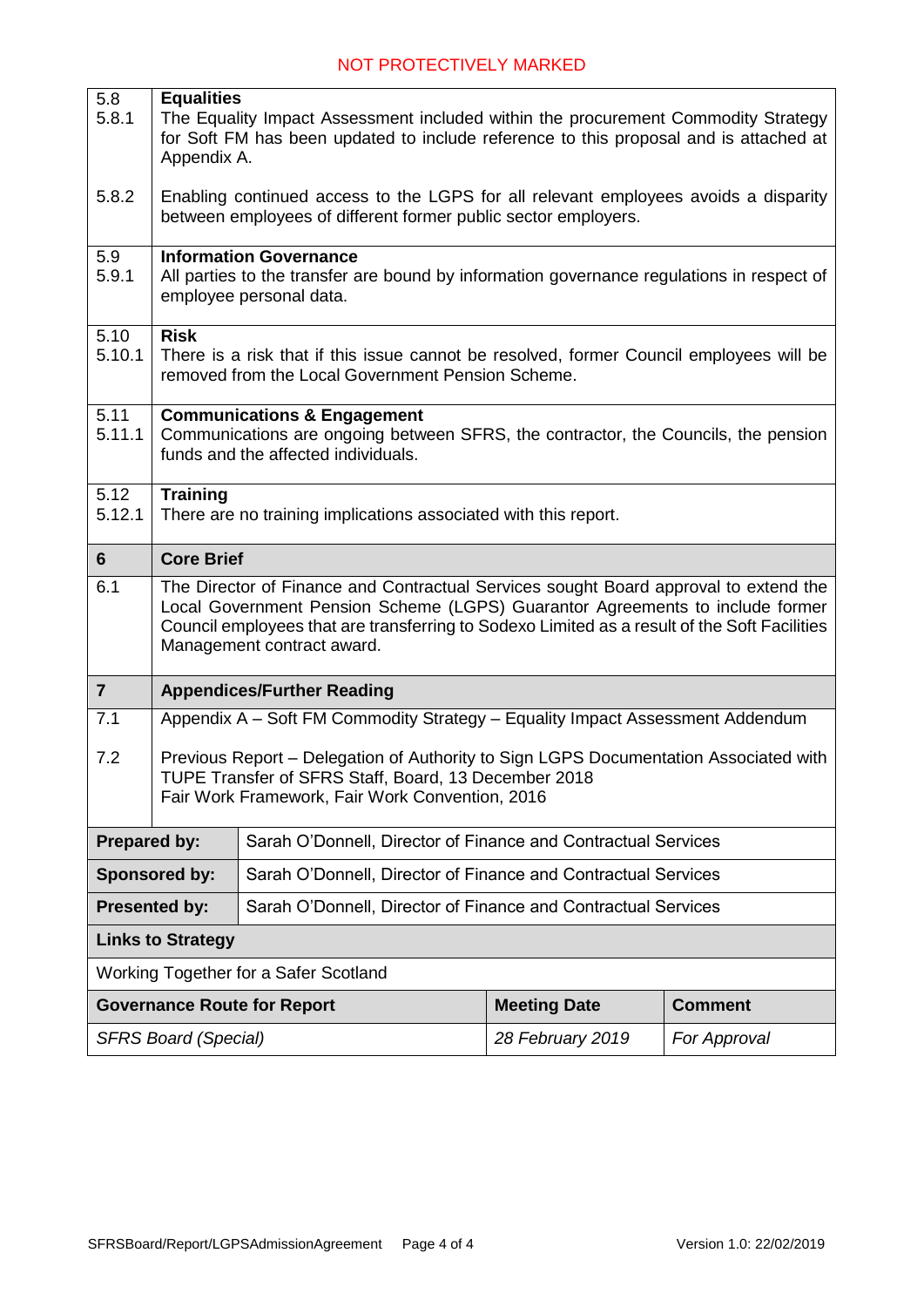#### **APPENDIX A**

#### **Soft FM Commodity Strategy – Board – August 2017 Appendix D: Equality Impact Assessment**

#### **Equality and Diversity**

SFRS Strategic Plan 2013-2016 sets out the Service commitment to improving Equality and Diversity. SFRS will remove unlawful discrimination, harassment, victimisation and other conduct prohibited in the Equality Act 2010. The Service will promote equality of opportunity through employment practices, service delivery and engagement activities. SFRS will ensure that corporate decision-making processes are used to identify and remove barriers and bias that would prevent equitable access and quality of service.

Third parties providing goods and services to SFRS must adhere to the principles of the Equality Act 2010 (Specific Duties) (Scotland) Regulations 2012 which now confers the following specific duty on public bodies:

Duty to consider award criteria and conditions in relation to public procurement.

Procurement Officers need to consider the nature of the goods or services being procured and consider the propensity to be at risk of breaching the Equality Act 2010 by taking account of the background information and by using the risk mitigation guidance provided.

| LOW                             |                                 | Value (£)                                 |  |  |
|---------------------------------|---------------------------------|-------------------------------------------|--|--|
| <b>Risk of</b><br><b>Breech</b> | Implement Level 1               | Implement Level 1                         |  |  |
| E&D                             | Implement Level 2<br>Mitigation | Implement<br>Level<br>3<br>Implementation |  |  |
| High                            |                                 |                                           |  |  |

High

#### **Mitigation Strategies:**

The following Mitigation Strategies must be followed depending on the Procurement Officers analysis of the propensity of the nature of the procurement to be at risk of breeching Equality and Diversity requirements.

Level 1: This is where the risk of breech is low. In such cases the agreement should ensure terms of conditions include the requirements in law regarding the Equality Act 2010.

Level 2: This is where the risk is high although the value is low. In such circumstances in addition to the Terms and Conditions the appropriate process should be undertaken to ensure that the proposed suppliers have the capacity to meet the E&D requirements of the Service. Officers should also consider including E&D requirements in the specification (e.g. no sexually exploitative advertising etc.). This will apply to procurements subject to formal tender. Lower value procurements at high risk will be assessed on a case-by-case basis.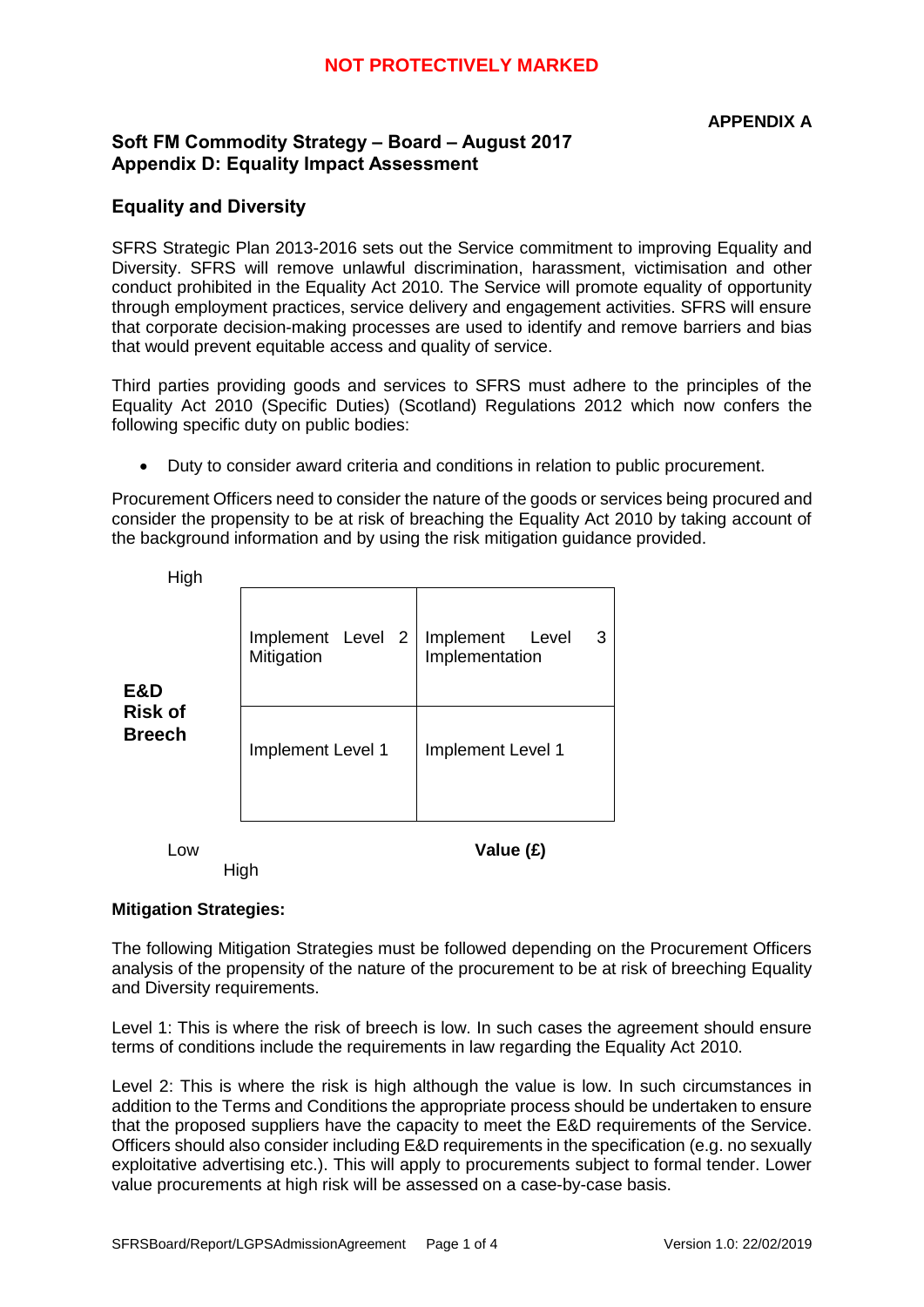Level 3: This is defined as where there is a high risk of breech and the proposed procurement value is high (typically over the EU Procurement thresholds). In addition to the requirements of Level 2 above the contract agreements must include specific performance clauses with regards to E&D and E&D should form part of the award scoring criteria where relevant to the contract delivery.

#### **Identification of Risk**

The main areas where you may identify risk include:

- The nature of the proposed service and how it is delivered e.g. is there any aspect of the service which could discriminate against people with any of the Protected Characteristics. The higher risk areas will be those where service exclusions operate. For example the service may have an age cut-off or only deliver services to certain groups of people. Wherever these qualifiers exist, risk of discrimination will be high.
- If services are delivered to the public from non-SFRS premises there is a risk that they may not be accessible. Contracts need to require that barriers to physical access have been removed in accordance with the Act and that the requirement for 'reasonable adjustment' is evidenced. Note that the definition for reasonable adjustment has changed to strengthen the protection of disabled people.
- Where services are provided by suppliers employing significant numbers of employees there is a higher risk of direct or indirect discrimination. E.g.: Employment policies may be discriminatory.
- Where services are provided direct to members of the public, there is a higher risk that service provider staffs actions could discriminate against people with any of the Protected Characteristics.
- Where an industry sectors employment characteristics include high levels of workers with Protected Characteristics (e.g. migrant workers, predominant female workforce).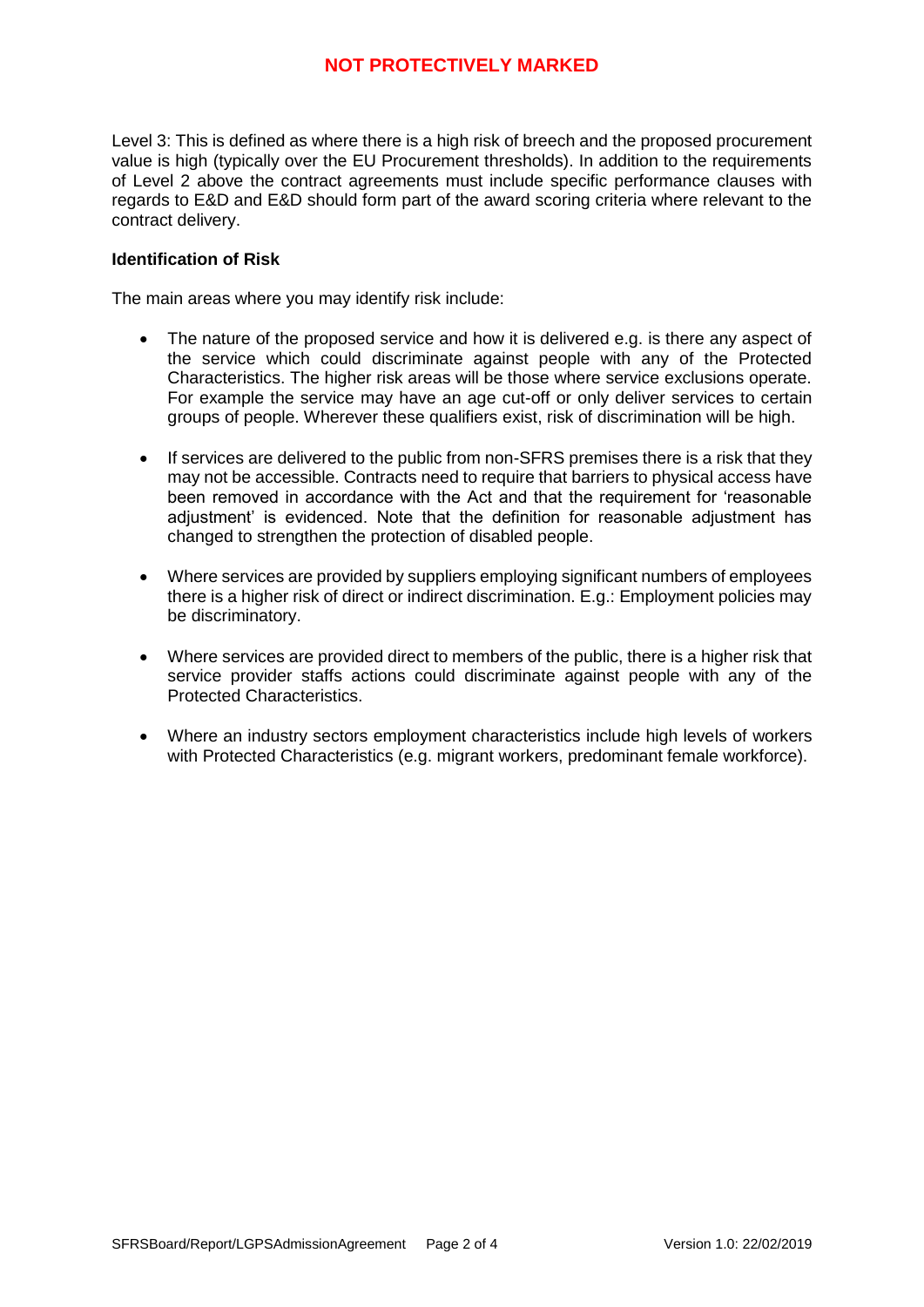The Procurement Lead shall complete the table below in relation to the proposed purchase:

| <b>Equality Target</b>           | <b>Positive Impact</b> |              | <b>Negative Impact</b> |              | <b>Details</b>                                                                    |  |
|----------------------------------|------------------------|--------------|------------------------|--------------|-----------------------------------------------------------------------------------|--|
| Group                            | High                   | Low          | <b>High</b>            | Low          |                                                                                   |  |
| Age                              |                        | $\checkmark$ |                        | $\checkmark$ | There are no positive or<br>negative impacts on Age.                              |  |
| <b>Disability</b>                |                        | $\checkmark$ |                        | $\checkmark$ | There are no positive or<br>negative impacts on Disability.                       |  |
| Sex                              |                        | ✓            |                        | $\checkmark$ | There are no positive or<br>negative impacts on Sex.                              |  |
| Race/Ethnic<br>Origin            |                        | $\checkmark$ |                        | ✓            | There are no positive or<br>negative impacts on<br>Race/Ethnic Origin.            |  |
| Religion/Belief                  |                        | $\checkmark$ |                        | $\checkmark$ | There are no positive or<br>negative impacts on<br>Religion/Belief.               |  |
| Sexual<br>Orientation            |                        | $\checkmark$ |                        | $\checkmark$ | There are no positive or<br>negative impacts on Sexual<br>Orientation.            |  |
| Gender<br>reassignment           |                        | $\checkmark$ |                        | $\checkmark$ | There are no positive or<br>negative impacts on Gender<br>reassignment.           |  |
| Marriage or Civil<br>Partnership |                        | $\checkmark$ |                        | $\checkmark$ | There are no positive or<br>negative impacts on Marriage<br>or Civil Partnership. |  |
| Pregnancy<br>or<br>maternity     |                        | ✓            |                        | $\checkmark$ | There are no positive or<br>negative impacts on<br>Pregnancy or maternity.        |  |